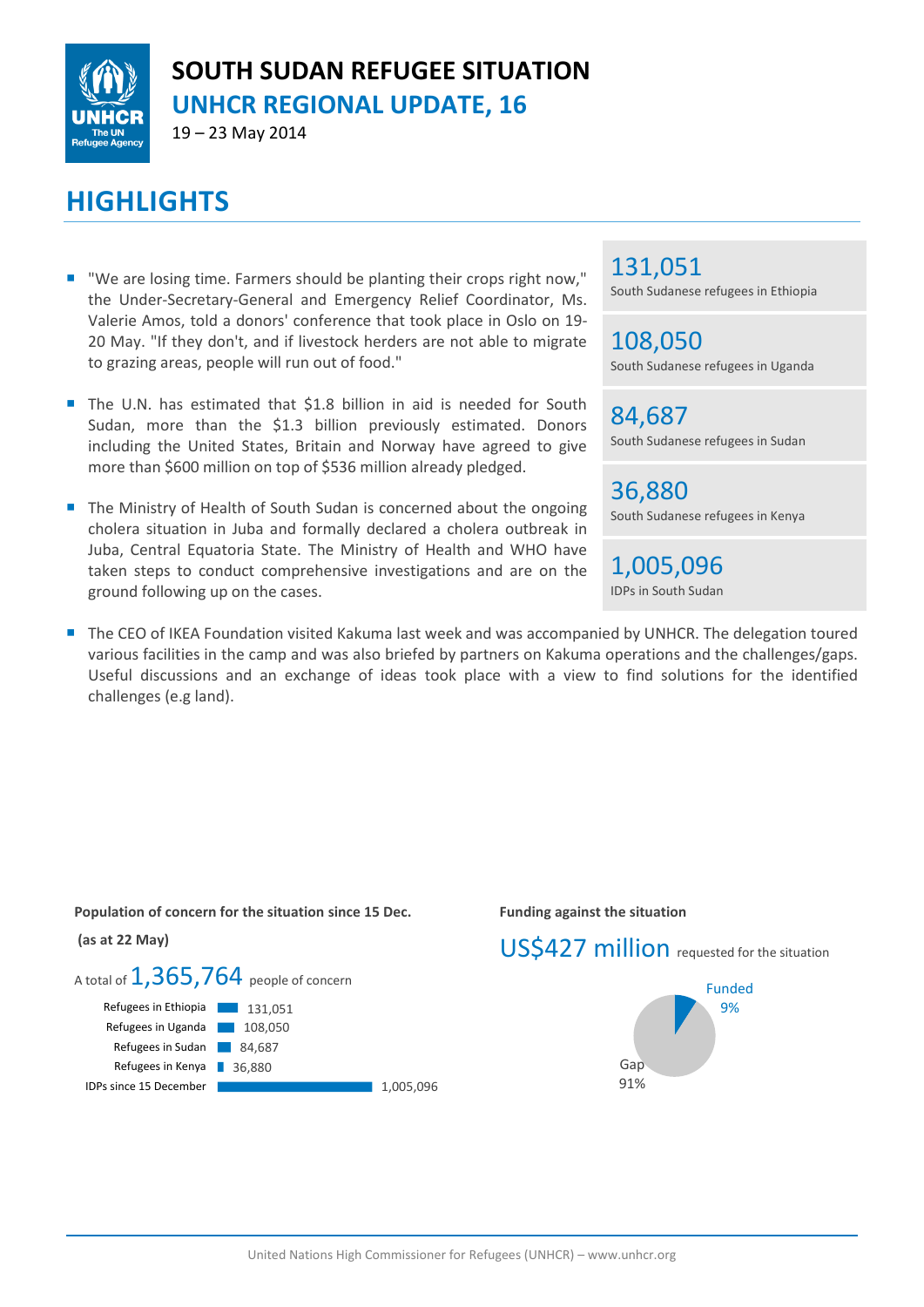# **RECENT DEVELOPMENTS**

### **Operational Context**

Clashes were reported west of Bentiu, Unity State, including around the UN Base where up to 25,000 people are sheltered. Due to insecurity, humanitarian access is still hampered. Flights to Bentiu were suspended for several days, thus delaying the delivery of aid supplies. Heavy military presence was also reported in northern Unity State. In Jonglei State, the situation was calm in Bor but clashes were reported in Akobo County.

According to recent data, four million people are facing acute food insecurity. Due to insecurity and displacement, many people are unable to farm, access their normal food sources or migrate with their livestock. Several assessments and responses are ongoing in various conflict-affected areas and an inter-agency assessment mission was concluded in Leer County, Unity State, on 12 May. Some 36,000 displaced people were in need of assistance. A multi-sector response is underway including health, nutrition and food assistance.



*A South Sudanese refugee receives a kitchen set in Kule camp (Ethiopia). ©UNHCR / L.F.Godinho / March 2014.*

## **IDPs in South Sudan**



Since January, up to 37,000 children have been reached with Child Protection in Emergency services. This is a 14 per cent increase since January. During the reporting period, gender-based violence partners sensitized 1,466 people in Bor, Jonglei, and Juba, Central Equatoria. More advocacy work is required to stem the recruitment of children by armed forces.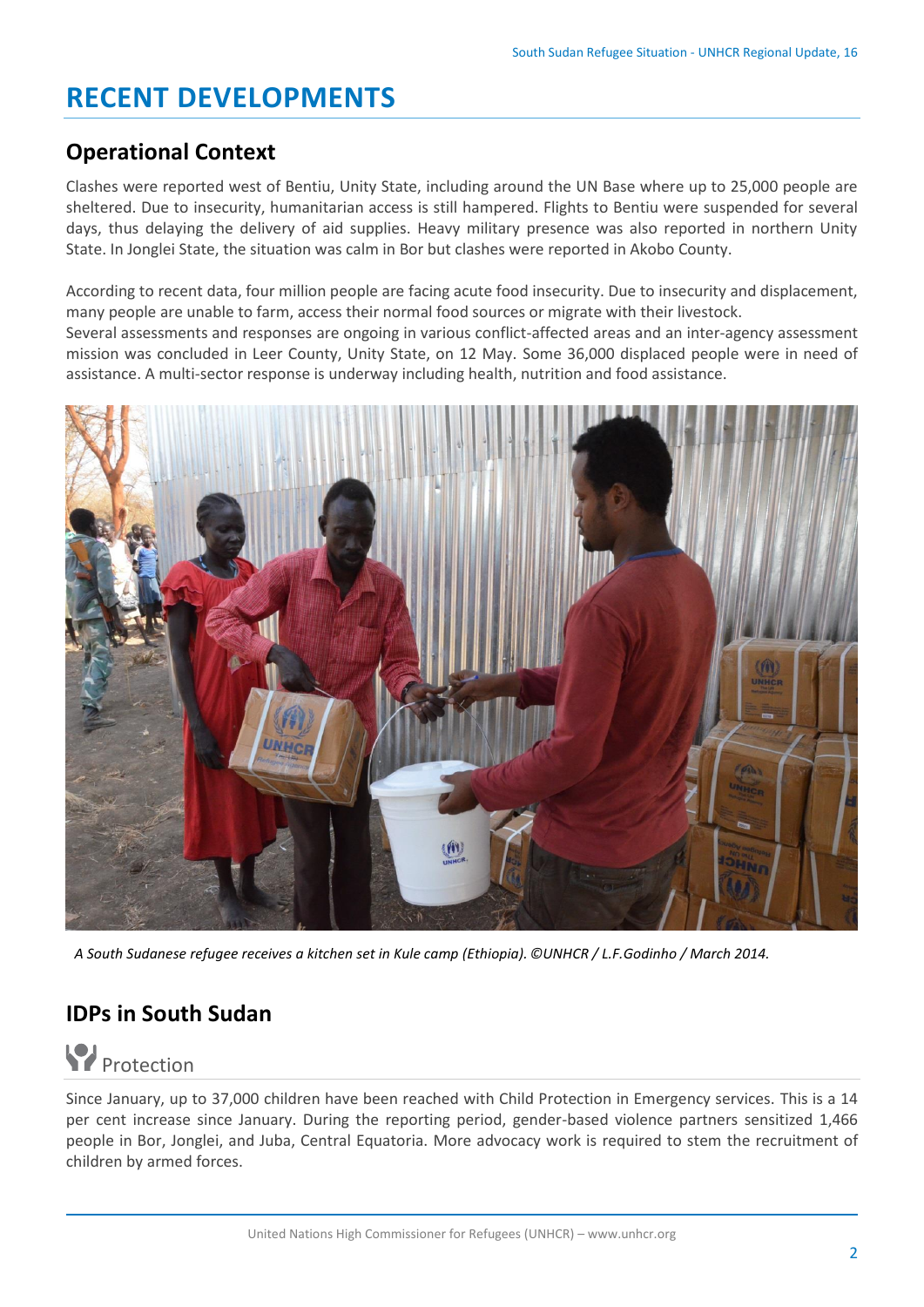## **M** Camp Coordination and Camp Management

Flooding during the rainy season remains a major concern for all sites. Partners are prioritizing flood mitigation measures. In Bentiu, Unity State, logistical challenges are affecting operations.



### Shelter and NFIs

Logistics capacity is needed to move supplies to field locations. More robust shelter needs assessments are required, especially where displaced people are being hosted.

## Food Security and Nutrition

For the first time since the outbreak of the crisis, partners were able to move a barge from Gambella (Ethiopia) to Akobo, Jonglei State (70 metric tons of food was successfully delivered). However, the overall insecurity continues to hamper the movement of humanitarian partners.



The Ministry of Health declared a cholera outbreak on 15 May in Juba, Central Equatoria. To date, 43 suspected cases of cholera and two deaths have been reported in several neighbourhoods of Juba. The Ministry of Health in collaboration with health partners are conducting comprehensive investigations and a national emergency task force to coordinate cholera response was activated.

## **Refugees**



#### **SUDAN**

**The preparatory meeting for the upcoming Rapid Needs Assessment was held at the Council for Voluntary** Humanitarian Work (CVHW) this week and draft tools have now been piloted in Dorashab Open Area. The assessment is scheduled for four days commencing 25 May, and will encompass both new and old South Sudanese caseloads in 33 different residential and "open areas" in Khartoum. The focus will be on immediate humanitarian needs, as well as prioritization of response. Emergency medical referrals, family tracing referrals and nutrition interventions will also be made throughout the assessment for severe cases. UNHCR and CVHW have also commenced sensitization campaigns in all targeted communities.

#### **ETHIOPIA**

- ARRA and UNHCR continue to conduct Level 1 registration at the border entry points of Pagak, Akobo and Burbiey. New arrivals in Burbiey believe that, as the rainy season will cause the Baro River water level to rise, the crossing will become increasingly difficult. Therefore, they come into Ethiopia in anticipation of this.
- Kule 2 Refugee Camp opened on 17 May with the arrival of refugees from Burbiey and Pagak entry points. 1,800 people were relocated to Kule 2 over the last weekend and the population of the camp is now close to 3,000 people.
- In Kule 1, UNHCR, ARRA and IMC discussed the Standard Operating Procedures for SGBV and agreed on the creation of referral pathways. IMC is to construct Women's Centres in the camp. In the meantime, it will also work with community mobilisers and use the ARRA clinic to treat psycho-social, reproductive health and SGBV cases.

#### **UGANDA**

 In Adjumani, persons with specific needs (PSNs) assessment is going on in all settlements involving all implementing partners with over 700 PSN identified so far. Support to those identified is provided in various forms including referrals, NFIs and PSN shelter construction.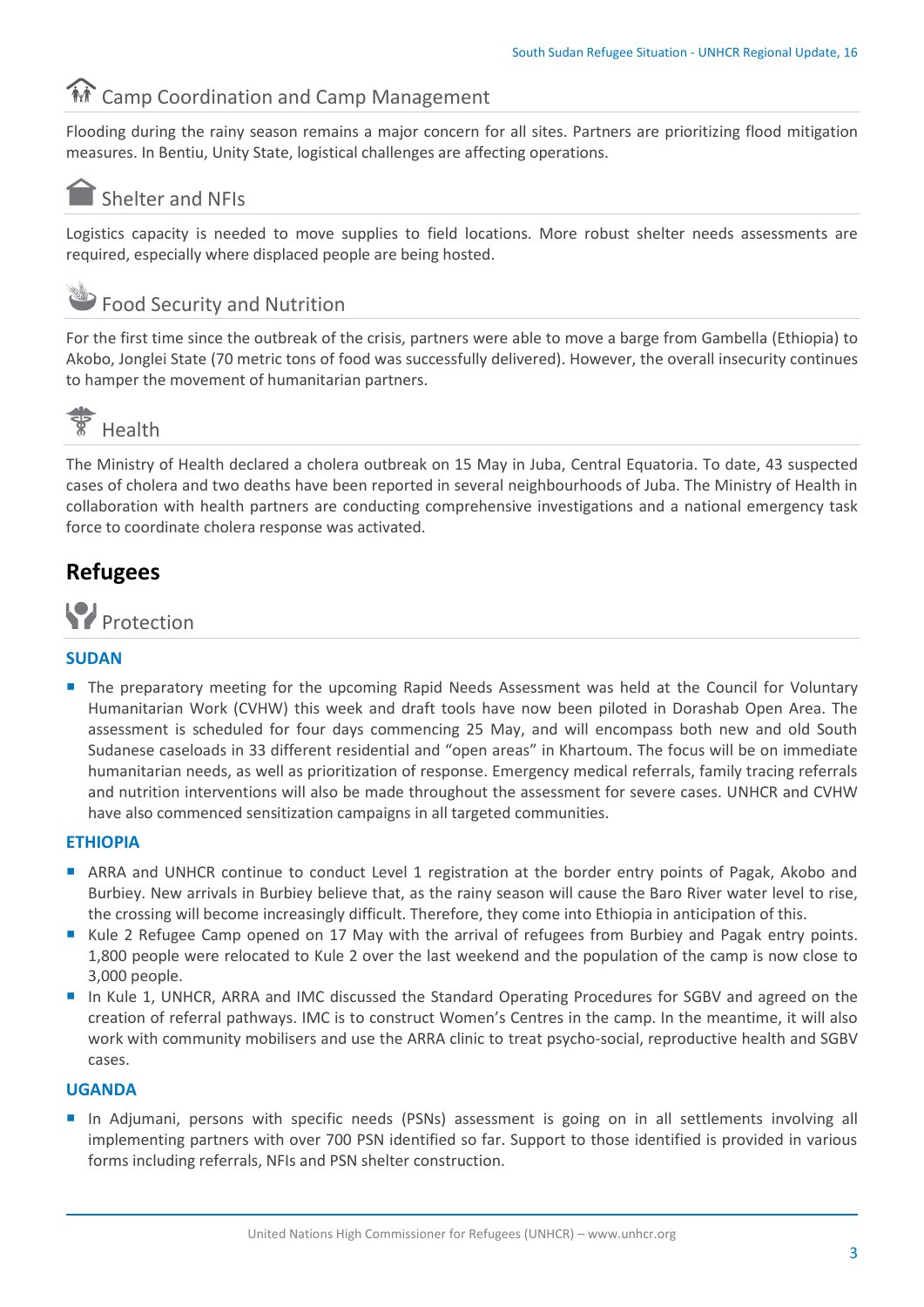- In Adjumani, a follow up visit was made to Dzaipi protection house where one sexual and gender-based violence (SGBV) case is currently being sheltered; psycho-social and material support was provided. War Child Canada provided legal advice on matters related to SGBV, including a case that is in court. They followed up on four cases of SGBV and recorded 13 reports of SGBV in Nyumanzi reception centre and different settlements.
- In Arua, two cases of domestic violence were reported.
- In Kiryandongo sensitization in the community is carried out twice par week by InterAid Uganda (IAU) team and UNHCR field staff where refugees are informed about SGBV issues. A domestic violence case was reported to the Police and three cases of SGBV were reported including one rape case and two domestic violence cases. All survivors received psycho-social counseling and general sensitization on SGBV issues is on-going.

#### **KENYA**

- 430 South Sudanese arrivals have been received in Kakuma through Nadapal border in the past week at an average arrival rate of about 90 people per day. Numbers have continued to decline due to heavy rains which have rendered roads impassable.
- **Community awareness and sensitization activities on SGBV are on-going with a special focus on Kakuma 4.** Case workers are conducting home visits to identify and support vulnerable individuals as part of the preventive measures. There is an identification process for survivors of SGBV and individuals are provided needed support through the existing response structures.

## **M** Camp Coordination and Camp Management

#### **ETHIOPIA**

- Relocation to Leitchuor has stopped as the camp has surpassed its capacity. Relocation movements are now to Kule 1 and Kule 2. UNHCR is working together with ARRA and the authorities on the identification of new sites for camps, including Bilyakeni and Nip Nip in Jakao Woreda.
- UNHCR, ARRA and partners are increasingly concerned about the poor condition of the road to Burbiey which is impeding IOM's relocation movements as well as movements of partners bringing supplies to the location. While UNHCR and ARRA are following up on the road repairs with the contractor together with the Gambella Regional Roads Authority, IOM is looking into using the river to relocate the refugees from Burbiey to the camps via Matar. An assessment of this route was undertaken by IOM this week and a further assessment of the possibility of boat transportation from Burbiey to Itang, which is closer to Kule 1 and Kule 2 camps, is to be carried out shortly.

#### **UGANDA**

**Plans are underway to relocate refugees at Nyumanzi Reception Centre in Adjumani to Ayilo 2 and Boroli** settlements and close down the reception centre for major repairs. New arrivals in the meantime will be received at Dzaipi Transit Centre.

### Food Security and Nutrition

#### **SUDAN**

General food distributions continued in White Nile State, specifically in Kilo 10 relocation site, with 9,702 beneficiaries receiving rations last week. WFP has distributed food to a total of 45,740 South Sudanese new arrivals across Sudan to date, equivalent to nearly 2,500 metric tons of food.

#### **ETHIOPIA**

**Nutrition services are continuing in the Stabilisation Centres, Outpatient Therapeutic Programmes and** targeted Supplementary Feeding and Blanket Supplementary Feeding programmes. ACF is continuing with nutrition screening, triage and admission to treatment of SAM and GAM cases. Over the last week, 57 beneficiaries have been enrolled in the OTP program and 197 MAM beneficiaries in the Supplementary Feeding Programme.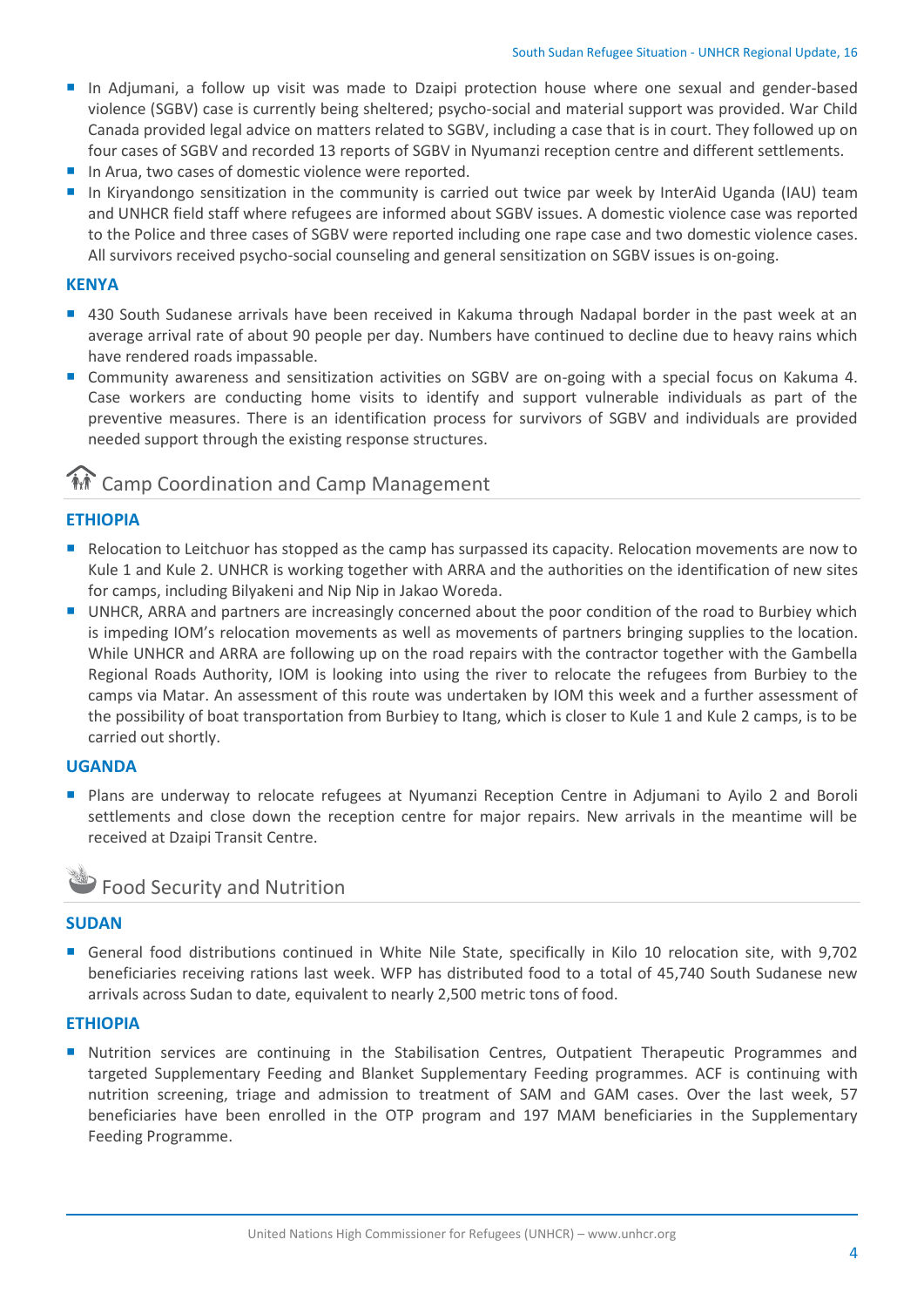#### **UGANDA**

In Adjumani, two hot meals are being served at Nyumanzi transit centre. In Kiryandongo, three hot meals are provided in the reception centre.

#### **KENYA**

■ The prevalence of GAM and SAM among new arrivals between 11-17 May was 16.3% and 10.4% respectively. Both the GAM and SAM were above the WHO acceptable threshold of <15% for GAM and the SAM was far above the 3% threshold for an emergency situation. All the identified malnourished children were enrolled in an appropriate feeding program for nutritional rehabilitation.

# Water and Sanitation

#### **SUDAN**

 UNICEF and Plan Sudan, with other partners, are continuing to support WASH activities in Kilo 10 and Alagaya areas under the supervision of the Ministry of Health (MOH) and the Government Water Environment and Sanitation (WES) program.

#### **ETHIOPIA**

In Leitchuor, UNHCR is supporting ongoing WASH efforts with plastic sheeting and the use of two backhoes which are used to dig latrines. Latrines in the original site of Leitchuor refugee camp have been decommissioned due to the heavy rains.

#### **UGANDA**

In Adjumani, there is an average of 17.2  $1/p/d$  being supplied in Adjumani TCs and settlements, with 22.2  $1/p/d$ at Nyumanzi transit centre. Hand pumps supply 73% of the water, while 9% is delivered by motorized boreholes and 18% by water trucks. In Arua, the average water supply per capita was 13 l/p/d, a decrease from 13.6 l/p/d last week due to continuing mechanical breakdowns of the water truck. In Kiryandongo, 15 litres of water was available per person, per day across the settlement, while the per capita for the reception centre is approximately 27.1 l/p/d.

#### **KENYA**

**1.068 communal latrines have been constructed so far for the new arrivals in Kakuma 4. The latrine to user** ration now stands at 1:34, which is within the UNHCR standard for emergencies of 1:50.



#### **SUDAN**

The consultations in Kilo 10 and Al Alagaya clinics slightly increased last week with 1,328 compared to 1463 consultations in the previous week, although the number in both clinics in White Nile State continue to be within emergency thresholds. In particular, there has been a 20% decrease in the number of consultations in Kilo 10 relocation site in White Nile State.

#### **ETHIOPIA**

In Burbiey, timely case management and referrals of emergency medical cases are being undertaken by MSF-F. UNHCR has agreed with the Regional Health Bureau, MSF-F and ARRA that MSF-France will refer all chronic medical cases from Burbiey to designated hospitals and health centres. ARRA and the Regional Health Bureau are supporting this initiative. UNHCR, ARRA and health partners have noted an increase in the number of new arrivals with chronic illness, including HIV/AIDS and TB.

#### **UGANDA**

 In Adjumani, there has been a rise in the number of malaria cases and community workers will be used to emphasise proper bed-net use among the refugees.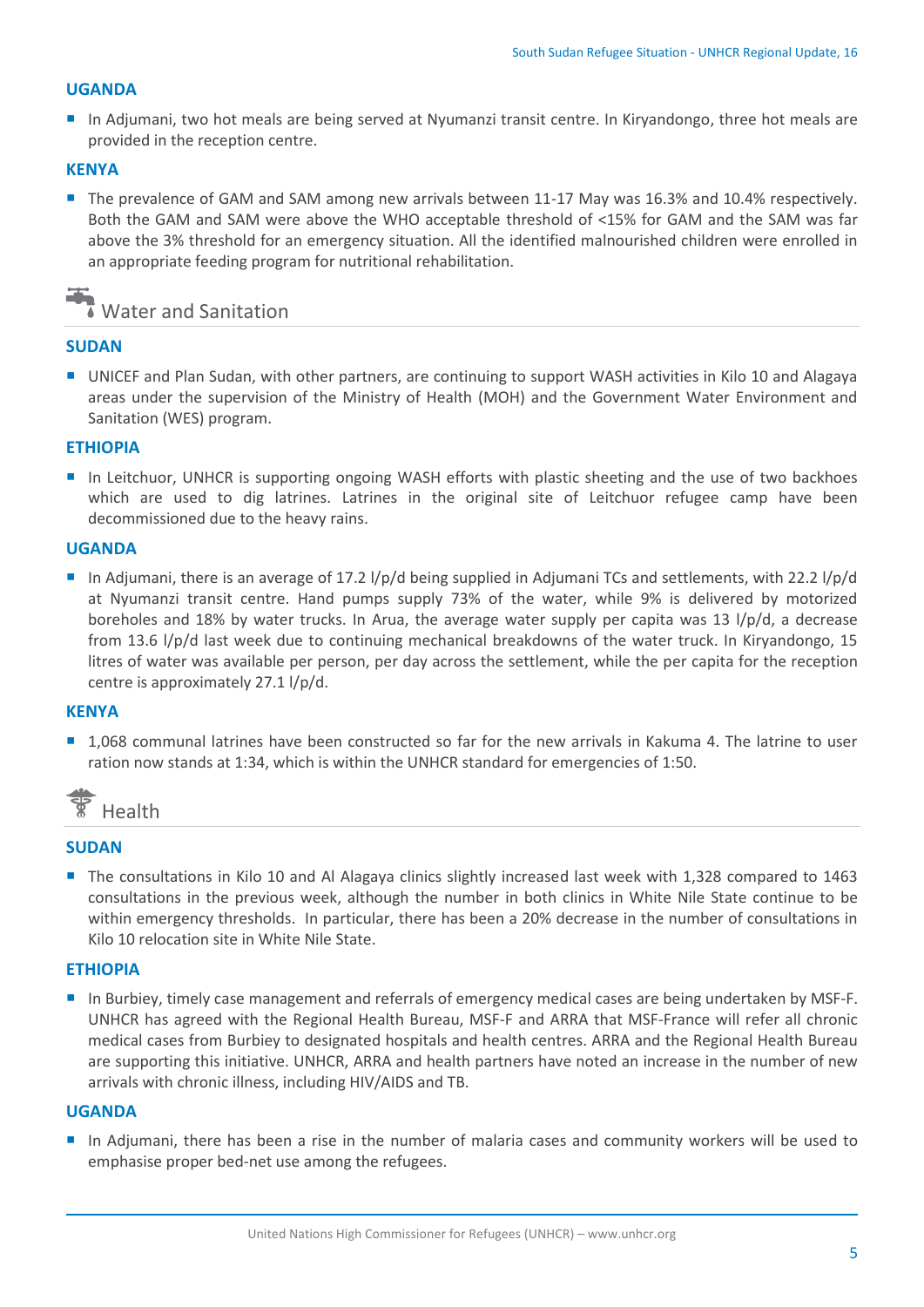**T** Training on cholera was conducted in Adjumani by UNHCR and URCS for community health workers and hygiene promoters as part of the preparedness activities aimed to ensure uniform messages on the issue and provide accurate information for the workers to inform the communities. Cholera posters are being translated to appropriate languages for the refugees and local population. MSF will begin constructing the platforms at planned cholera treatment units in the different locations agreed jointly with UNHCR, OPM and the District Health Office.

#### **KENYA**

■ The measles outbreak has been contained and South Sudanese new arrivals received in the past week were in stable health condition. No excess morbidity or mortality was reported among new arrivals settled in Kakuma 4.

### Shelter and NFIs

#### **SUDAN**

 UNHCR will provide emergency shelter and non-food items (blankets, sleeping mats, plastic sheets, kitchen sets, and jerry cans) and shelter support material (timber poles, rope and tools)to the 6,000 South Sudanese individuals who will be moved from the Khartoum Open Areas to Al Amel in Jabal Aulia. NFIs are prepositioned in the Khartoum warehouse, and the procurement of shelter support material is underway. SRCS volunteers will distribute the NFI packages and assist the households to construct the shelters with the shelter support material and the plastic sheets provided. UNICEF will provide mosquito nets, whilst UNFPA will provide dignity kits for women.

#### **ETHIOPIA**

In Leitchuor, UNHCR and ARRA continue to relocate the refugees to the extension site. Over 1,400 families have been assigned plots and received plastic sheets to support their relocation. The relocated refugees are also sensitized on how to enhance their temporary shelters in the new location.

#### **UGANDA**

 In Adjumani and Arua districts, a standard non-food items package and shelter kit is being distributed to refugees upon relocation to land plots. In Kiryandongo, AAH officially handed over the management of NFIs to IAU. The renovation of communal shelters at the Reception Centre is nearly finished.

#### **KENYA**

■ 764 roofs for durable shelters have been done so far. A lot more work needs to be done as there are 1,900 unroofed mud walls erected by new arrivals in Kakuma 4.

### $\Box$  Education

#### **SUDAN**

■ 400 additional children who were registered for the CFS by Plan Sudan in Kilo 10 relocation site (White Nile State) have not been able to join the CFS activities due to limited capacity of the two spaces currently available.

#### **ETHIOPIA**

**The Level 2 registration exercise undertaken in Kule and Leitchuor camps indicates that there are high** numbers of school-age children in both camps, with over 9,000 and over 21,000 school-age children registered so far. As the Level 2 registration exercise is still ongoing in both locations, these figures will likely rise. An inter-agency Education Mission was undertaken, with action points currently being followed up on including the fielding of an emergency education officer from UNICEF in the short-term and the recruitment of education staff for the longer term.

#### **UGANDA**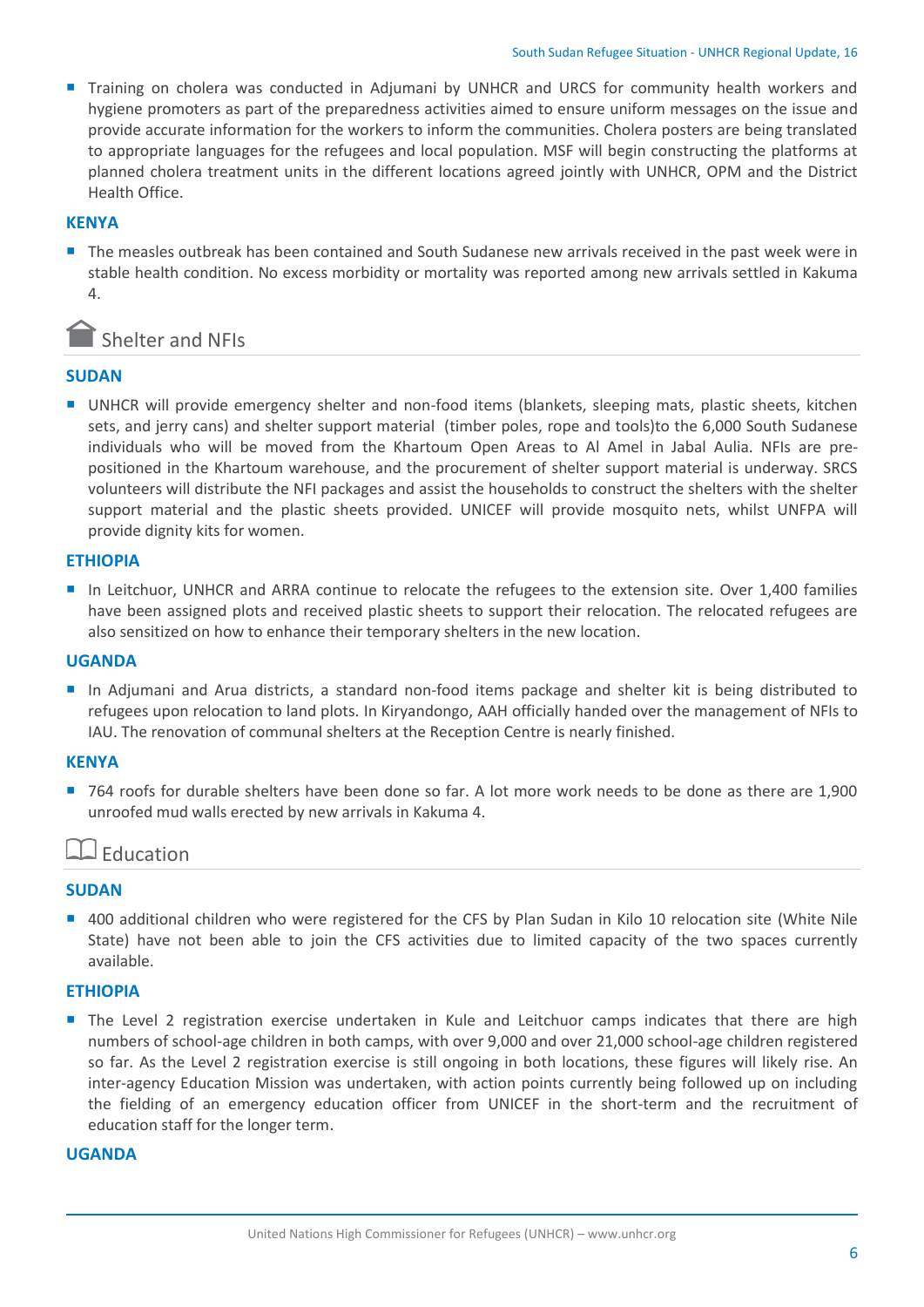In Adjumani, WTU recruited 105 trained teachers for 12 primary schools in Ayilo, Nyumanzi, Alere and Olua settlements. Of the 105 teachers, 65 are nationals and 45 are refugees. A two-days training was organised for newly recruited teachers in the areas of child protection in the school setting, code of conduct and roles and responsibilities. In Kiryandongo settlement, WTU has recruited 27 teachers and 10 teaching assistants of which 7 teaching assistant are refugees.

#### **KENYA**

Over 6,000 children have been registered in the two emergency schools at the new site resulting in inadequate capacity of teaching staff and congestion due to the continuous influx. Aside from the construction of additional classrooms at the site, a recruitment process for 50 additional teachers is underway to support the introduction of a double shift in all the primary schools and to address the gap caused by the limited number of teachers.

# **FINANCIAL INFORMATION**

**Donors who have contributed to the** 

UNHCR is very grateful for the financial support provided by donors particularly those who have contributed to UNHCR activities with unearmarked and broadly earmarked funds as well as for those who have contributed to the situation. Below are UNHCR's revised financial needs for providing protection and assistance to South Sudanese refugees in the neighbouring countries, as well as discharging its responsibilities in the inter-agency framework to provide humanitarian assistance to IDPs in South Sudan. The South Sudan Situation covers Supplementary Budget activities in Ethiopia, Kenya, South Sudan, Sudan and Uganda. Total revised requirements amount to US\$ 427 million for 2014.

| Donors who have contributed to the |                       | <b>FUNDING (IN MILLION USS)</b>           |                |                       |            |             |                        |
|------------------------------------|-----------------------|-------------------------------------------|----------------|-----------------------|------------|-------------|------------------------|
| situation:                         |                       | A total of US\$40 million has been funded |                |                       |            |             |                        |
| ш                                  | Canada                |                                           |                |                       |            |             |                        |
| ш                                  | <b>CERF</b>           |                                           |                | $\blacksquare$ Funded | $\Box$ Gap |             | <b>Total Requested</b> |
| ш                                  | Denmark               | South                                     | 7.5            |                       |            | 237,067,365 |                        |
| ш                                  | France                | Sudan                                     |                |                       |            |             |                        |
| ш                                  | Germany               |                                           |                |                       |            |             |                        |
| ш                                  | Luxembourg            | Sudan                                     | 1.8 16,991,600 |                       |            |             |                        |
| ш                                  | <b>Netherlands</b>    |                                           |                |                       |            |             |                        |
| ш                                  | <b>Private Donors</b> | Uganda                                    | 17.2           | 98,737,638            |            |             |                        |
|                                    | Canada, Germany,      |                                           |                |                       |            |             |                        |
|                                    | Japan,                | Ethiopia                                  | 6.6            | 43,651,164            |            |             |                        |
|                                    | Switzerland,          |                                           |                |                       |            |             |                        |
|                                    | United Kingdom        | Kenya                                     | <b>4.8</b>     | 29,795,690            |            |             |                        |
| <b>ST</b>                          | Switzerland           |                                           |                |                       |            |             |                        |
| ш                                  | United Kingdom        |                                           |                |                       |            |             |                        |
| ×                                  | United States of      |                                           |                |                       |            |             |                        |
|                                    | America               |                                           |                |                       |            |             |                        |

**Funding (in million US\$)**

Note 1: In 2014 the following donors have given unearmarked funds to UNHCR: Algeria, Australia, Costa Rica, Denmark, Estonia, Finland, France, Germany, Hungary, Indonesia, Israel, Kuwait, Latvia, Luxembourg, Mexico, Monaco, Morocco, Mozambique, Netherlands, Norway, Republic of Korea, Saudi Arabia, Serbia, Singapore, Slovak Republic, Sweden, Switzerland, Thailand, Tunisia, United Arab Emirates, United Kingdom, Uruguay, Private Donors.

Note 2: These figures are based on the Revised Supplementary Appeal (April 2014).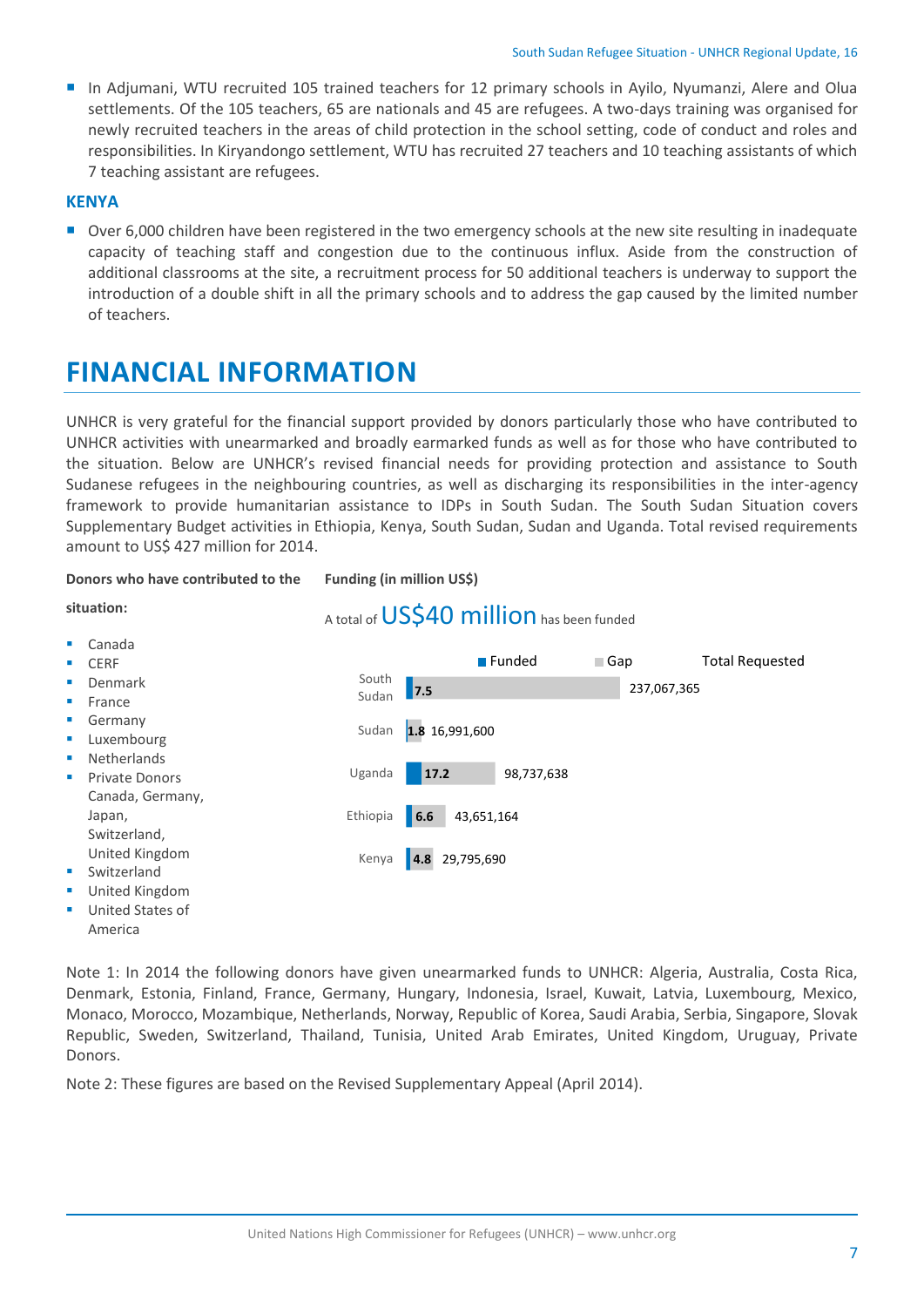# **ANNEXES**

### **Annex 1**



### <sup>a</sup>This figure does not include new arrivals in Abyei PCA Box.

Map Sources: UNCS, UNHCR, OCHA.

The boundaries and names shown and the designations used on this map do not imply official endorsement or acceptance by the United Nations. Final boundary between the Republic of Sudan and the Republic of South Sudan has not yet been determined. Final status of the Abyei area is not yet determined. Creation date: 22 May 2014.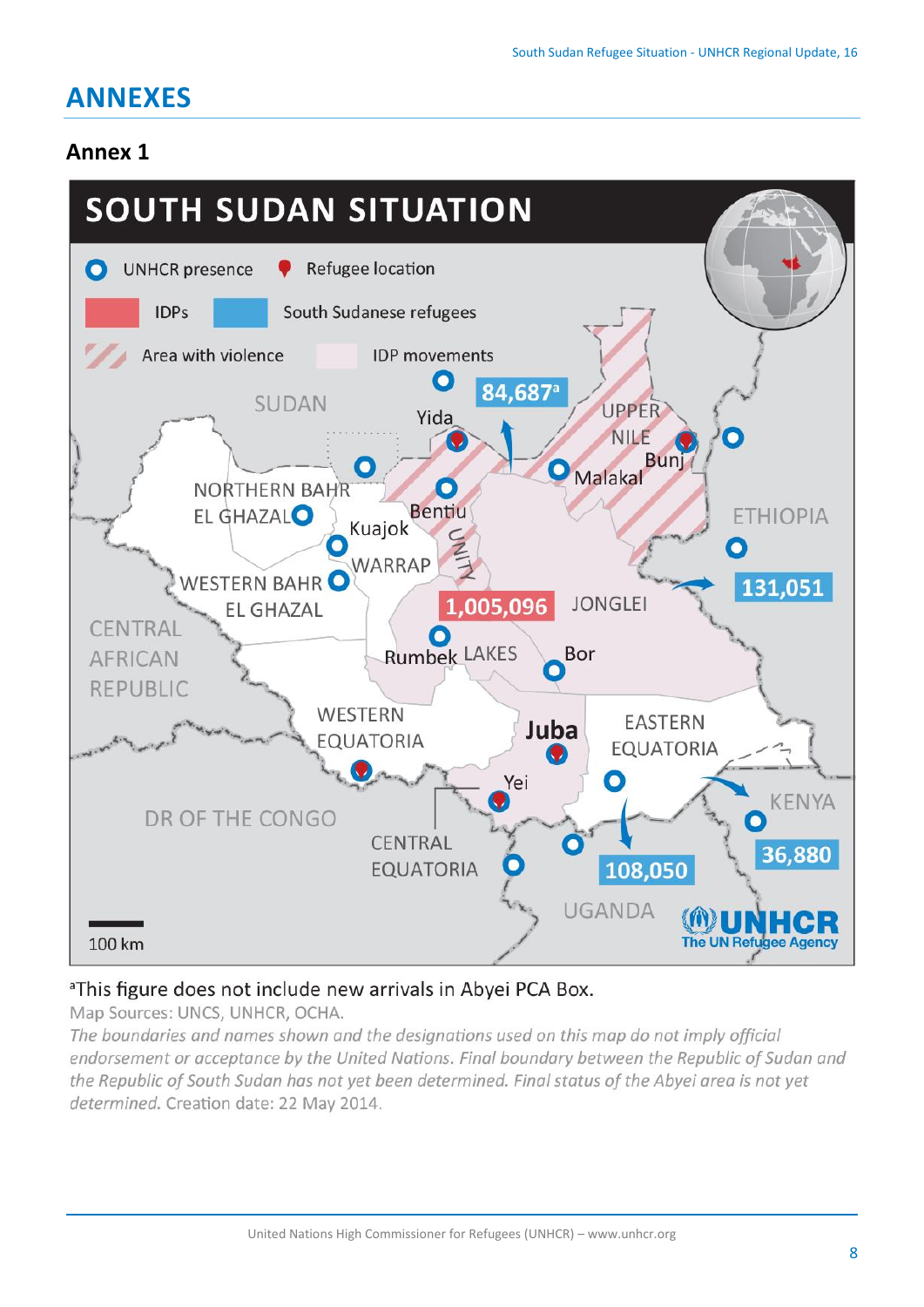### **Annex 2**

### **ACRONYMS**

Action Africa Help International (AAH-I); Action Africa Help Uganda (AAH-U) Action Contre la Faim (ACF) Acute respiratory infection-ARTI Acute watery diarrhea (AWD) Administration for Refugee and Returnee Affairs (ARRA) Area Security Management Team (ASMT) Association for Aid and Relief (AAR) Best Interest Assessments (BIAs); Best Interest Determinations (BIDs) Blanket Supplementary Feeding Programming (BSFP) Camp Coordination and Camp Management (CCCM) Centre for Voluntary Humanitarian Work (CVHW) Child Friendly Spaces (CFSs) Child Protection Information Management System (CP IMS) Danish Refugee Council (DRC) Department of Refugee Affairs (DRA) Document Registration Agreement (DRA) Education in Emergencies (EiE) Emergency Blanket Supplementary Feeding Programme (EBSFP) Emergency Obstetric and Newborn Care (EmONC) Emergency Shelter and Non Food Item (ES/NFIs) Field Security Coordination Officer (FSCO) Food Security and Livelihoods (FSL) General Food Distribution (GFD) Global Acute Malnutrition (GAM) High energy biscuits (HEB) Humanitarian Aid Commission (HAC) Infant and Young Child Feeding (IYCF) Integrated Diseases Surveillance and Response (IDSR) Intergovernmental Authority on Development (IGAD) International Non-Governmental Organisations (INGOs) International Organization for Migration (IOM) International Rescue Committee (IRC) Long Lasting Insecticide Treated Nets (LLITNs) Lutheran World Federation (LWF) Médecins Sans Frontières France (MSF-F) Medical Team International (MTI)